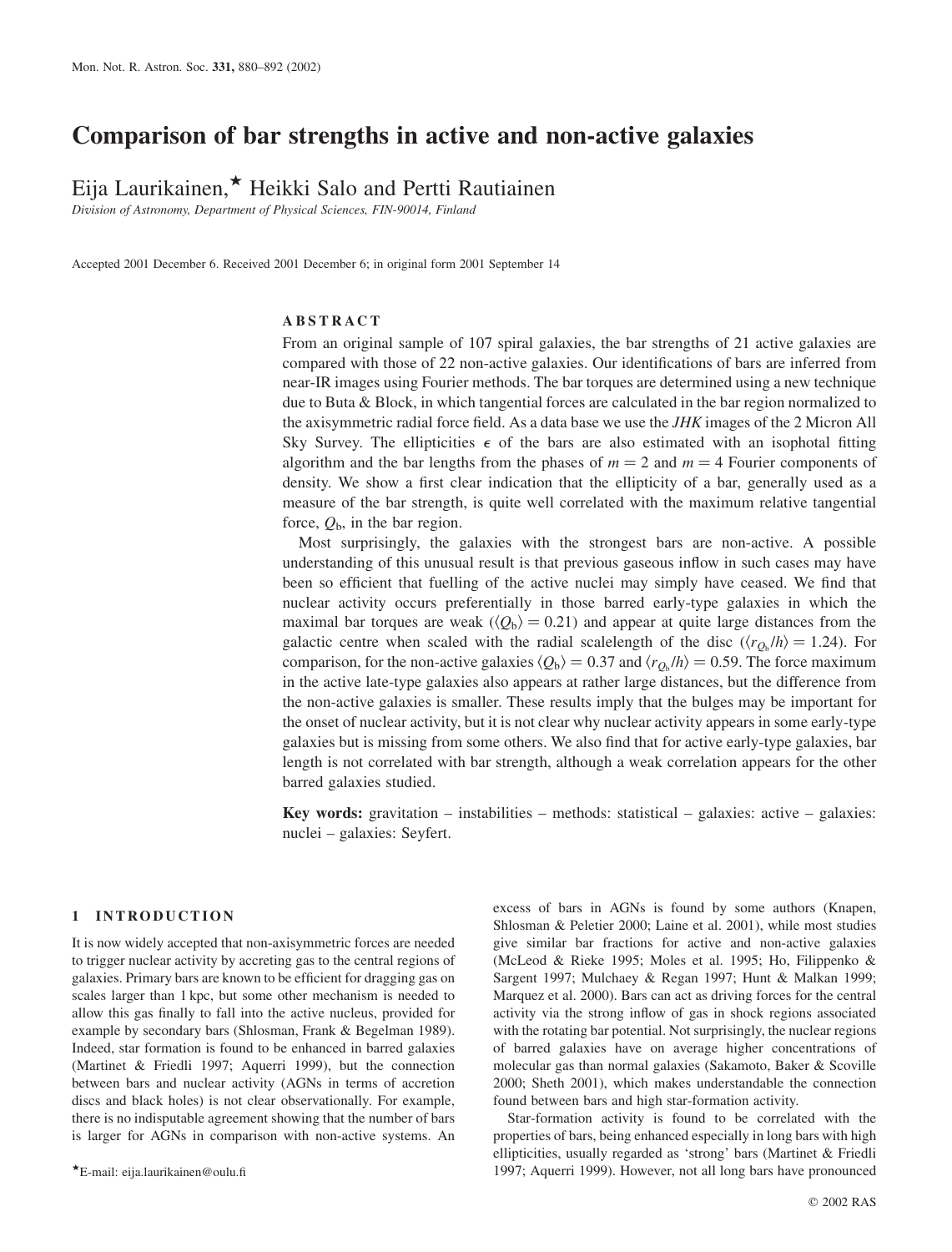current star-formation activity. On the other hand, it has been suggested that Seyferts may even avoid 'strong' bars (Shlosman, Peletier & Knapen 2000; Laine et al. 2001), but this has been questioned by Marquez et al. (2000), who argued that both the lengths and strengths of the primary bars are similar for Seyferts and for non-Seyfert galaxies. In all these works bar strength is estimated indirectly from the ellipticity of a bar, based on analytical work by Athanassoula (1992a).

The size of a bar is related to the Hubble type so that bars in early-type systems are generally longer than in late-type systems, when normalized to the galaxy diameter at 25 magnitude isophote  $D_{25}$  (Elmegreen & Elmegreen 1985; Duval & Monnet 1985; Martin 1995; Regan & Elmegreen 1997). Also, Elmegreen & Elmegreen (1985) find a weak correlation between the bar axial ratio and the Hubble type, but this has not been confirmed by Martin (1995) using a larger sample of galaxies. Elmegreen & Elmegreen (1985) also showed that bars in early-type galaxies are generally flat, while those in late-type systems are exponential. Altogether, the Hubble type is expected to be an important factor in controlling the properties of bars and probably also the inflow of gas.

The ellipticity of a bar is not a full description of its strength, depending also on the mass of the bar. Moreover, the relative perturbation associated with the bar depends on the central force field, i.e. the presence of a massive bulge. Therefore bar strengths are better evaluated by the tangential forces normalized to the total axisymmetric force fields, as suggested by Combes & Sanders (1981) and applied for galaxies by Buta & Block (2001). We use a similar approach and determine bar torques for 107 spiral galaxies in JHK-bands. Fourier analysis is used to identify bars, and for those galaxies with well-defined bars, strengths are compared between the active and non-active galaxies. We also test how well the bar strength and the ellipticity of a bar are correlated.

#### 2 THE SAMPLE AND THE METHOD

The original sample consists of those spiral galaxies with  $B_T < 12.5$  mag,  $cz < 2500$  km sec<sup>-1</sup> and  $i < 67^\circ$  in the Third Reference Catalog of Bright Galaxies (de Vaucouleurs et al. 1991, hereafter RC3), for which high-quality images were available in the 2 Micron All Sky Survey (hereafter 2MASS). By 'i' we denote the inclination of the galactic disc. Additionally, some of the weakest objects were eliminated so that the number of galaxies in the sample was 107. In the active galaxy category we include Seyferts, LINERs and H<sub>II</sub> galaxies, for which the spectral classifications were taken from the NASA/IPAC Extragalactic Database (NED), where the latest spectral classifications are available. Altogether, 53 of the galaxies show nuclear activity and 31 are classified as barred (SB) in RC3. The image resolution is one arcsecond per pixel and the H-images are generally deeper than the images in the J- or K-bands. The selection effects of the sample are discussed by Laurikainen & Salo (2002). We found that the frequency of bar identifications rapidly decreased when the inclination of the disc is larger than  $50^\circ$ . Also, the non-active galaxies appeared to be on the average somewhat brighter than the active galaxies. Considering that the absolute brightnesses of the galaxies correlate with the bar lengths, somewhat longer bars are thus selected for the active galaxies. However, we also estimated that these biases do not affect our conclusions.

The distribution of optical morphological types for active galaxies in our sample is quite similar to that found previously for Seyferts in larger samples of galaxies, the active galaxies being shifted toward earlier Hubble types. The peak appears for Sab types, which is between the mean morphological types for Seyfert 1 (Sa) and Seyfert 2 (Sb) galaxies by Malkan, Gorjian & Tam (1998). If we exclude H II galaxies, the active systems are even more clearly concentrated towards early Hubble types. In the following, the galaxies will be divided to early (SO/a, Sa, Sab), late (Sbc, Sc, Scd) and very-late types (later than Scd), based on the classification in RC3. The omission of the seven latest-type systems from the category of late-type galaxies is justified by the fact that for types later than Scd the bulge-to-disc ratio does not follow the general decreasing tendency from early to later types in the Hubble sequence (de Jong 1996), a phenomenon that has been discussed theoretically by Noguchi (2000).

A large majority of spiral galaxies are now considered to have bar-like potentials, wherein bars lie on a continuous scale from zero to six bar torque classes (Buta & Block 2001). Our identification of bars does not rely on optical morphological classifications. Rather, the presence of a bar was confirmed if the phases of the  $m = 2$  and  $m = 4$  Fourier components of density were maintained nearly constant in the bar region. Additionally, it is required that the maximum  $m = 2$  component has a high amplitude. In this paper we exclude those bars/ovals whose  $m = 2$ amplitude, normalized to the  $m = 0$  component, lies below 0.3. The length of the region where the phase is maintained nearly constant also determines the length of the bar. We thus find 43 barred galaxies in the near-IR, clearly exceeding the number of barred galaxies in the optical – in agreement with earlier studies based on near-IR images (Block & Wainscoat 1991; Knapen et al. 2000; Eskridge & Frogel 1999). Also, all galaxies classified as SB in RC3 appeared to be barred in the near-IR. In principle, our method of calculating bar strengths does not require any preidentification of a bar, but here we wanted to concentrate only on galaxies that were clearly barred.

Bar strengths were determined by transforming the light distributions into potentials and deriving the maximum ratios of the tangential forces relative to the radial forces. This approach was first suggested by Combes & Sanders (1981), but has been systematically applied for galaxies only recently by Buta & Block (2001), who used the potential evaluation method due to Quillen, Frogel & Gonzalez (1994) for the force calculation. In order to obtain a single measure for the strength we use  $Q<sub>b</sub>$ , which is the maximum of  $Q_T$  in the bar region (as in Buta & Block 2001). The distance where the maximum of  $Q_T$  occurs is denoted by  $r_{Q_b}$ . For the galaxy distances we used the measurements by Tully (1988).

Our method of force calculation is not completely identical with that of Buta & Block, its full description being presented by Laurikainen & Salo (2002). For example, owing to the limited resolution of the 2MASS images the gravitational potential was not calculated with cartesian integration from the original images. Instead, the images were first 'smoothed' by calculating the azimuthal Fourier decompositions of the surface densities in different radial zones, in a way similar to that done by Salo et al. (1999). In the calculations, the even Fourier modes from 2 to 10, characteristic of bars (see Ohta 1996), were included. Also, instead of using the vertical scaleheight of the Milky Way as done by Buta & Block, the scaleheight was taken to be a certain fraction of the radial scalelength of the disc.

The mass density in the vertical direction was approximated by an exponential model. Following de Grijs (1998) we used  $h/h<sub>z</sub>$  = 2.5 for the early-type galaxies and  $h/h<sub>z</sub> = 4.5$  for the late-type systems. The exponential scalelengths were taken from the catalogue of Baggett, Baggett & Anderson (1998) when available,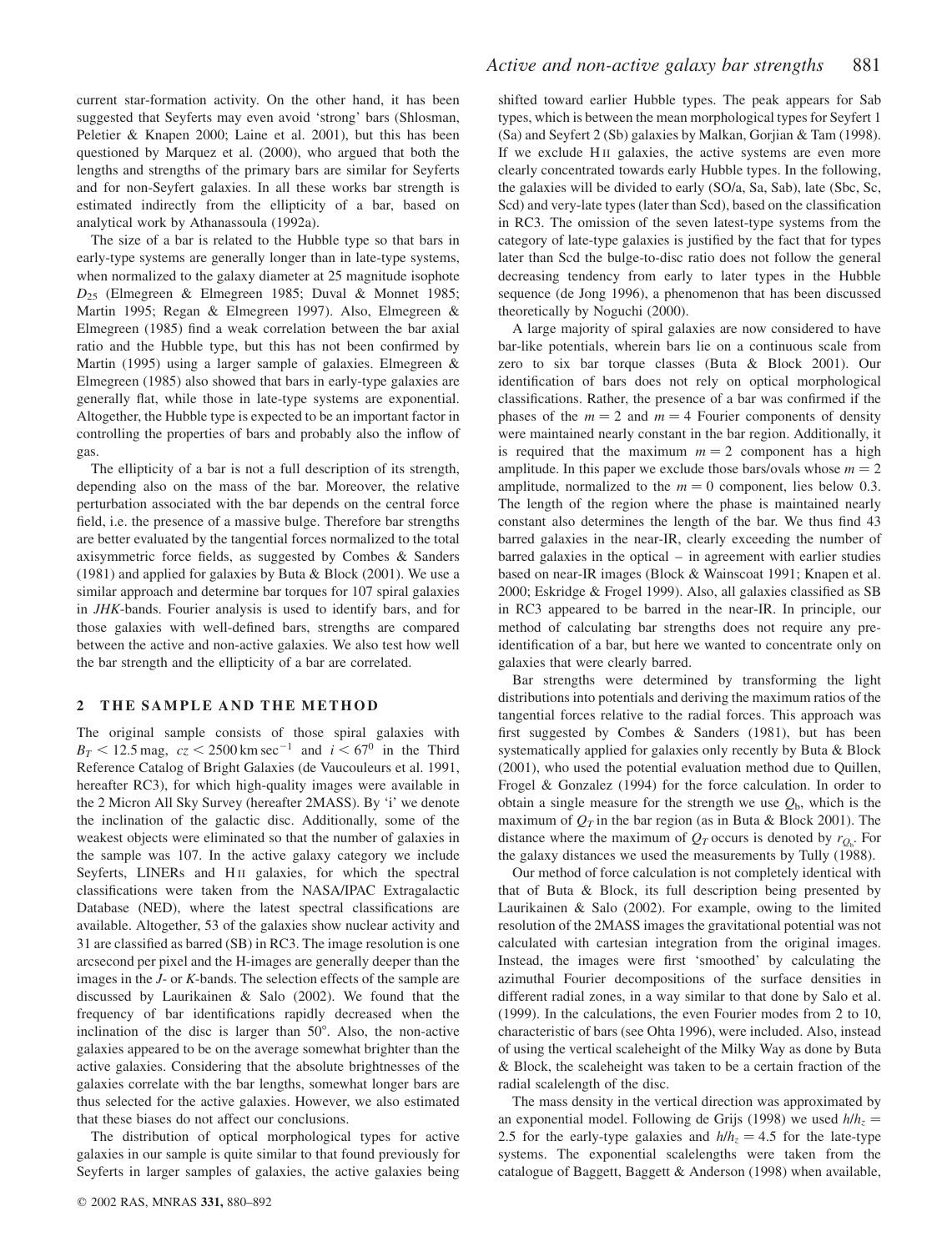and otherwise they were estimated from the 2MASS images by us. For a few cases where h was not given by Baggett et al. and could not be determined from the 2MASS images either, the scaleheight of the Milky Way ( $h<sub>z</sub> = 325$  pc) was used. These galaxies are omitted from those plots, where the bar parameters are scaled to h. For three of the galaxies, pgc 10266, pgc 15821 and pgc 40097, the scalelength given by Baggett et al. was considered to be unrealistic. For two of them h was rather a measure for the brightness slope in the bulge region, whereas for pgc 10266 the given scalelength represented the outermost very shallow part of the disc, while we are interested in the disc under the bar. Also for these three galaxies the assigned scalelengths were measured from the 2MASS images.

The ellipticity of a bar, generally used as a measure of the bar strength, is an approximation of the true bar strength. Therefore, for comparison the maximum ellipticities were also determined by fitting ellipses to the isophotes of the surface brightnesses, as described by Laurikainen & Salo (2000). The ellipticity of a bar was taken to be that of the smallest deprojected minor-to-major axis ratio  $\epsilon = 1 - (b/a)_{\text{min}}$ . Our measurements are in good agreement with those by Laine et al. (2001) for six barred galaxies common in our samples, both regarding  $\epsilon$  and the semimajor axis of the most elongated isophote  $(r_{\epsilon})$  (see Fig. 1). The mean values of  $Q_{\rm b}$ ,  $\epsilon$  and their radial distances for the different subsamples are shown in Table 1. The errors in the table denote the sample standard deviations. For  $Q<sub>b</sub>$  the largest source of uncertainty is in fact due to the uncertainty in the vertical scaleheight, which for example for Sc-galaxies varies by  $h/h<sub>z</sub> = 2.5$  to 5.5 (de Grijs 1998). This corresponds to an uncertainty of about 15 per cent in  $Q<sub>b</sub>$ . Notice that the uncertainty in  $h_z$  does not affect  $r_{Q_b}$ .

## 3 STRENGTHS OF THE NON-AXISYMMETRIC FORCES

In the following, non-axisymmetric forces are compared between the active and non-active barred galaxies. Since the measurements in the  $J<sub>z</sub>$ ,  $H<sub>z</sub>$  and K-bands give very similar results, only those related to H-images are reported. Bar strengths between the earlyand late-type galaxies are also compared. This is important because the Hubble type to some extent measures the bulge-todisc ratio (B/D) for a galaxy and the bulge might be an important factor in controlling the properties of bars and nuclear activity. The B/D-ratio varies along the Hubble sequence similarly in the optical and in the near-IR (de Jong 1996).

Before doing any such comparisons between different galaxy subsamples it is interesting to verify how well the maximum isophotal ellipticity  $\epsilon$  of a bar and the maximal non-axisymmetric force  $Q<sub>b</sub>$ , are correlated. Indeed, we found rather tight correlation between these two parameters (see Fig. 2). We show here  $b/a = 1 - \epsilon$ , to make it easier to compare with the similar plot by Block et al. (2001). Fig. 2 also uses different symbols for various subsamples, indicating that there is a small difference between the early- and late-type galaxies in the diagram, being largely due to the larger vertical scaleheight used for the early-type galaxies: if the same  $h/h<sub>z</sub>$  is used for all galaxies, the difference disappears. This correlation is the first direct observational confirmation showing that the bar axial ratio is indeed a good measure of the bar strength. However, it is worth noticing that especially when the ellipticity of a bar is high, even a small change in the elongation of a bar results in a large change in the non-axisymmetric force. Therefore,  $Q<sub>b</sub>$  is a more sensitive measure of the bar strength even for strong bars.



Figure 1. Comparison of the maximum ellipticities of bars ( $\epsilon = 1 - b/a_{\text{min}}$ ) and the locations of the most elongated isophotes ( $r_{\epsilon}$ ) between the measurements by Laine et al. (2001) and us, for the six galaxies common in our samples. Notice the very good agreement except for one galaxy (open symbol). For that galaxy, the 2MASS-image we use is not deep enough to reveal the region of maximum ellipticity.

Table 1. Mean maximum tangential forces, maximum ellipticities and the locations of the maxima, as well as bar lengths for barred galaxies. The errors denote the sample standard deviations.

|                  | N  | $\langle Q_{\rm b} \rangle$ | $\langle r_{O_h}/h \rangle$ | $\langle r_{\rm bar}/h \rangle$ | $\langle \epsilon \rangle$ | $\langle r_{\epsilon}/h \rangle$ |
|------------------|----|-----------------------------|-----------------------------|---------------------------------|----------------------------|----------------------------------|
| Active           | 21 | $0.27 \pm 0.13$             | $1.15 \pm 0.61$             | $1.85 \pm 0.79$                 | $0.57 \pm 0.11$            | $1.40 \pm 0.77$                  |
| Non-active       | 22 | $0.37 \pm 0.23$             | $0.59 \pm 0.30$             | $1.26 \pm 0.52$                 | $0.60 \pm 0.14$            | $0.83 \pm 0.44$                  |
| Early            | 19 | $0.25 \pm 0.13$             | $1.04 \pm 0.61$             | $1.80 \pm 0.82$                 | $0.56 \pm 0.12$            | $1.31 \pm 0.72$                  |
| Late             | 21 | $0.38 \pm 0.23$             | $0.73 \pm 0.46$             | $1.39 \pm 0.60$                 | $0.61 \pm 0.12$            | $1.00 \pm 0.62$                  |
| Active early     | 14 | $0.21 \pm 0.07$             | $1.24 \pm 0.58$             | $1.99 \pm 0.83$                 | $0.53 \pm 0.09$            | $1.50 \pm 0.73$                  |
| Active late      | 6  | $0.40 \pm 0.13$             | $0.92 \pm 0.73$             | $1.58 \pm 0.76$                 | $0.67 \pm 0.06$            | $1.11 \pm 0.90$                  |
| Non-active early | 5  | $0.35 \pm 0.19$             | $0.51 \pm 0.28$             | $1.27 \pm 0.54$                 | $0.63 \pm 0.17$            | $0.77 \pm 0.33$                  |
| Non-active late  | 17 | $0.38 \pm 0.25$             | $0.61 \pm 0.32$             | $1.25 \pm 0.53$                 | $0.60 \pm 0.13$            | $0.85 \pm 0.49$                  |
|                  |    |                             |                             |                                 |                            |                                  |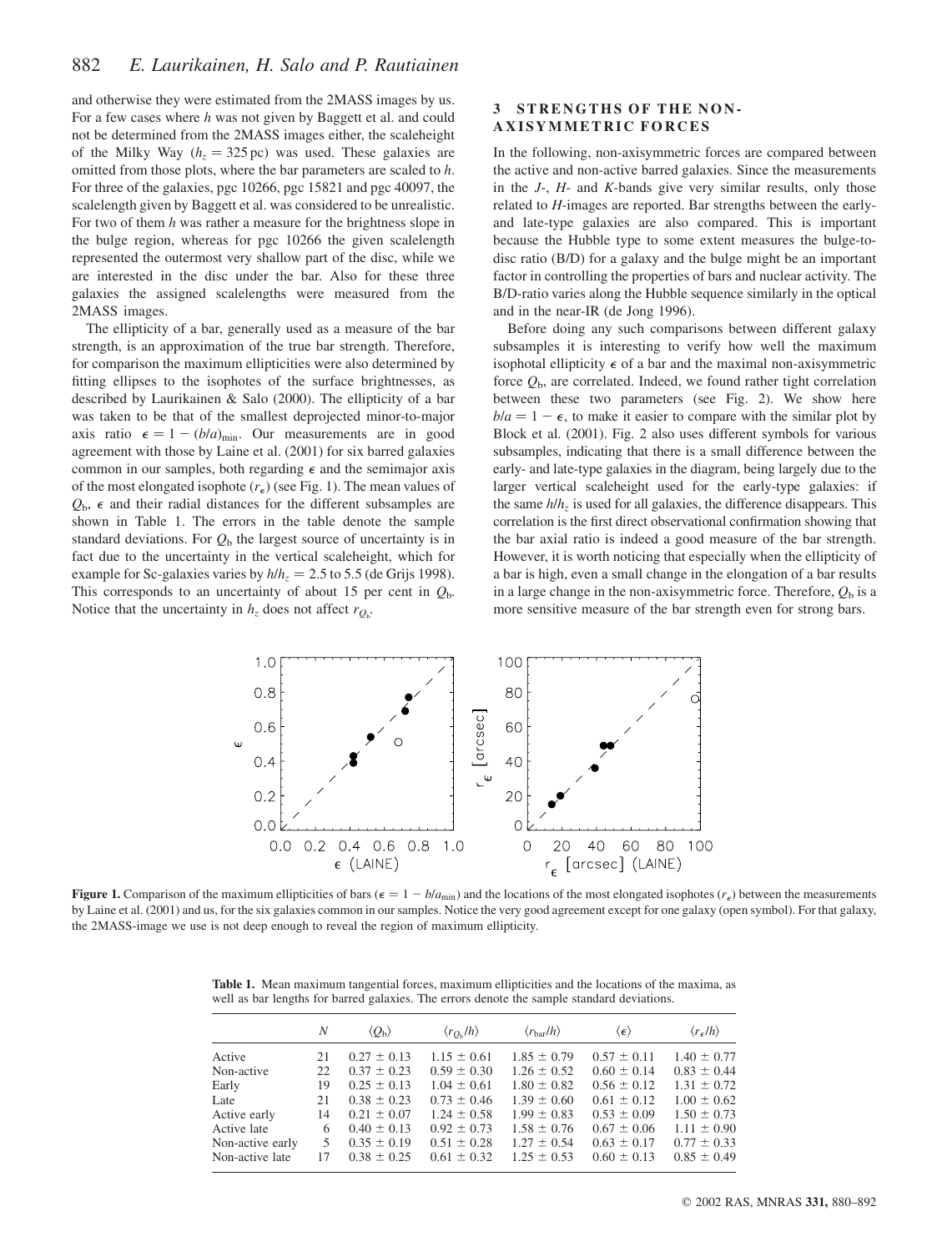

Figure 2. Bar strength  $Q<sub>b</sub>$  versus minor-to-major axis ratio for the galaxies in our sample. The active and non-active early- and late-type galaxies are shown separately with different symbols (same in all the subsequent figures). In order to have our figure to be easily comparable with that by Block et al. (2001),  $bla$ was used instead of  $\epsilon$ .

A correlation between  $Q<sub>b</sub>$  and  $b/a$  was found also by Block et al. (2001), but the dispersion was two or three times larger than in our similar diagram. Based on this scatter, they suggested that apparently bars with significant ellipticities may be either strong, weak or intermediate as far as the relative bar torques are concerned. However, on the basis of our result this probably is not the case. We rather suppose that the most important reason for the large scatter was the high uncertainty in the b/a values by Martin (1995) that Block et al. used. Martin estimated the uncertainties of  $\epsilon$  to be about 20 per cent. The uncertainties are large, because the lengths of the major and minor axes were estimated visually without any isophotal-fitting routine. Also, blue photographic plates were used which might be another cause for the large scatter: the near-infrared images that we use are better expected to trace the true mass distribution in the bar region than the blue images. The fact that Block et al. included also the SAB-galaxies in their diagram hardly explains their scatter, because it was also large in the region with  $Q<sub>b</sub> > 0.3$ , where only SB-galaxies appeared.

When all barred galaxies are considered (see Fig. 3, Table 1) it seems that active galaxies might have on the average smaller nonaxisymmetric forces than the non-active systems  $(\langle Q_{\rm b} \rangle = 0.27)$ versus 0.37). However, while applying the Kolmogorov–Smirnov test (KS-test) this difference is only marginally significant: the probability that the samples are drawn from similar populations is  $p = 0.10$ . A similar result, but with no statistical significance ( $p =$ 0.37) was obtained for the ellipticities of bars. Our result for the ellipticities is in accordance with Shlosman et al. (2000) and Laine et al. (2001). In our preliminary study (Laurikainen, Salo & Rautiainen 2001), it was argued that the difference in  $Q<sub>b</sub>$  between the active and non-active galaxies is statistically significant with  $p = 0.05$ . The reason for the slightly lower statistical confidence level in the current study is that here the sample has been somewhat reduced by lowering the upper inclination limit. Also, bar strengths

for a few galaxies have been re-measured using more appropriate scalelengths for the discs.

However, statistically significant differences appear between the active and non-active galaxies for the locations of the maximum tangential forces,  $r_{O<sub>b</sub>}/h$ , and in the radial distances of the maximum ellipticities,  $r_e/h$ . These maxima appear at much larger distances from the galactic centre for the active than for the non-active galaxies (Fig. 3, Table 1). The probabilities that the compared samples are drawn from similar populations are  $p = 0.0008$  and 0.007 for  $r_{Q_b}/h$  and  $r_{\epsilon}/h$ , respectively. As the  $r_{Q_b}/h$  – value is quite sensitive to the scalelength of the disc, we normalized  $r_{O_b}$  also to the diameter at the contour level of 25 mag arcsec<sup>-1</sup>  $D_{25}$ , but this did not affect the conclusions or the level of the statistical significances in the comparisons. The difference in the barred properties between the active and non-active galaxies is even more illustrative while correlating  $Q_b$  with  $r_{O_b} / h$ , as shown in Fig. 4. It is remarkable that almost all galaxies with  $r_{Q_b} / h > 1$  are active, while for the non-active galaxies  $r_{Q_b}/h$  is rather small even for the strongest bars. An important point to stress here is that due to their morphological distributions the active galaxies largely follow the distribution of early-type galaxies, whereas the non-active galaxies behave much like the late-type systems. Thus the difference we find might simply indicate a difference between the early- and latetype spirals. However, the connection between the activity and the Hubble type is not that straightforward, as will be discussed in the following.

The radial  $Q_T$ -profiles for the individual barred galaxies are presented in Fig. 5, showing separately the active and the nonactive early- and late-type galaxies. While comparing the average bar strengths we can see that in fact only the early-type active galaxies have noticeably smaller bar strengths, with the mean  $\langle Q_{\rm b} \rangle = 0.21$ . All the other subsamples, such as the non-active early-type galaxies and the late-type systems have larger  $\langle Q_{\rm b} \rangle$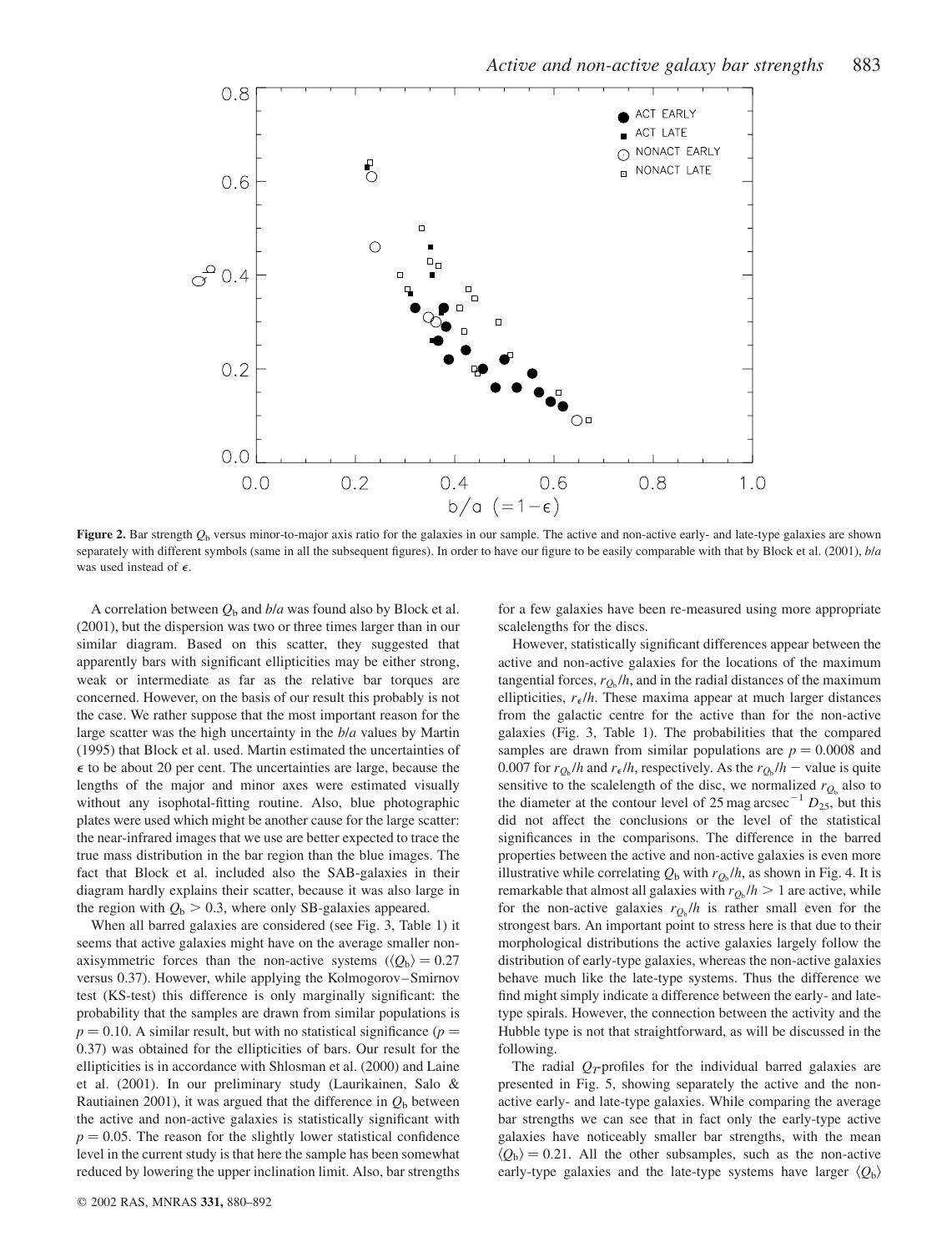

Figure 3. The histograms of the maximum tangential forces  $Q_b$  and their distances  $r_{Q_b}/h$  for the barred active and non-active galaxies are compared. The distances are scaled to the scalelength of the disc, largely taken from Baggett et al. (1998) or measured from the 2MASS images by us. In the  $Q<sub>b</sub>$ -histogram one non-active galaxy has  $Q_b = 1.4$ , which was left out of the histogram.

values between 0.35 and 0.40 (see Table 1). The KS-test shows that the probability that the samples of active and non-active early-type galaxies are drawn from similar populations is  $p = 0.04$  and  $p =$ 0.02 for  $Q_b$  and  $\epsilon$ , respectively, which means that these differences are statistically significant.

It is also clear that the distances of the ellipticity maxima and the maximal tangential forces are largest for the active early-type galaxies with  $\langle r_{Q_b}/h \rangle = 1.24$  and  $\langle r_{\epsilon}/h \rangle = 1.50$ , respectively (see Fig. 5 and Table 1). For the active late-type systems these parameters show somewhat lower values with  $\langle r_{Q_b} / h \rangle = 0.92$  and  $\langle r_{\epsilon}/h \rangle = 1.11$ , but they are still higher than for the non-active galaxies with  $\langle r_{Q_b}/h \rangle = 0.51-0.61$  and  $\langle r_{\epsilon}/h \rangle = 0.77-0.85$ . These results show that the bulges alone cannot explain why especially the active early-type galaxies have small  $Q_b$  and large  $r_{Q_b}$ -values.

## 4 BAR LENGTHS

The lengths of the bars were estimated both by Fourier techniques  $(r<sub>bar</sub>)$  and by the maximal ellipticities of bars  $(r<sub>\epsilon</sub>)$ . In Laurikainen &

Salo (2002) the absolute bar length in kiloparsecs was found to correlate with the absolute brightness of the galaxy, in agreement with Kormendy (1979), but while scaling the bar length to the scalelength of the disc, the correlation disappeared. Therefore, when using the scaled bar lengths  $(r_{bar}/h)$ , there is no need to worry about possible magnitude biases in the compared samples. We found that  $r_{\text{bar}}$  correlates with  $r_{\epsilon}$  for all Hubble types and activity classes (see Fig. 6, lower panel). However,  $r_{\epsilon}$  gives systematically shorter bar lengths, which means that  $r_{\epsilon}$  is not a very reliable measure of the bar length, often underestimating the true bar length. In fact, in many N-body simulations the bar ellipticity can decrease considerably before the actual end of the bar (Rautiainen & Salo 1999). The distance  $r_{\epsilon}$  is also correlated with  $r_{Q_b}$ , but in such a way that the force maximum appears systematically at shorter distances than the ellipticity maximum (see Fig. 6, upper panel).

We confirm the earlier result by Elmegreen & Elmegreen (1985), Martin (1995) and Regan & Elmegreen (1997) showing that earlytype galaxies have on the average longer bars than late-type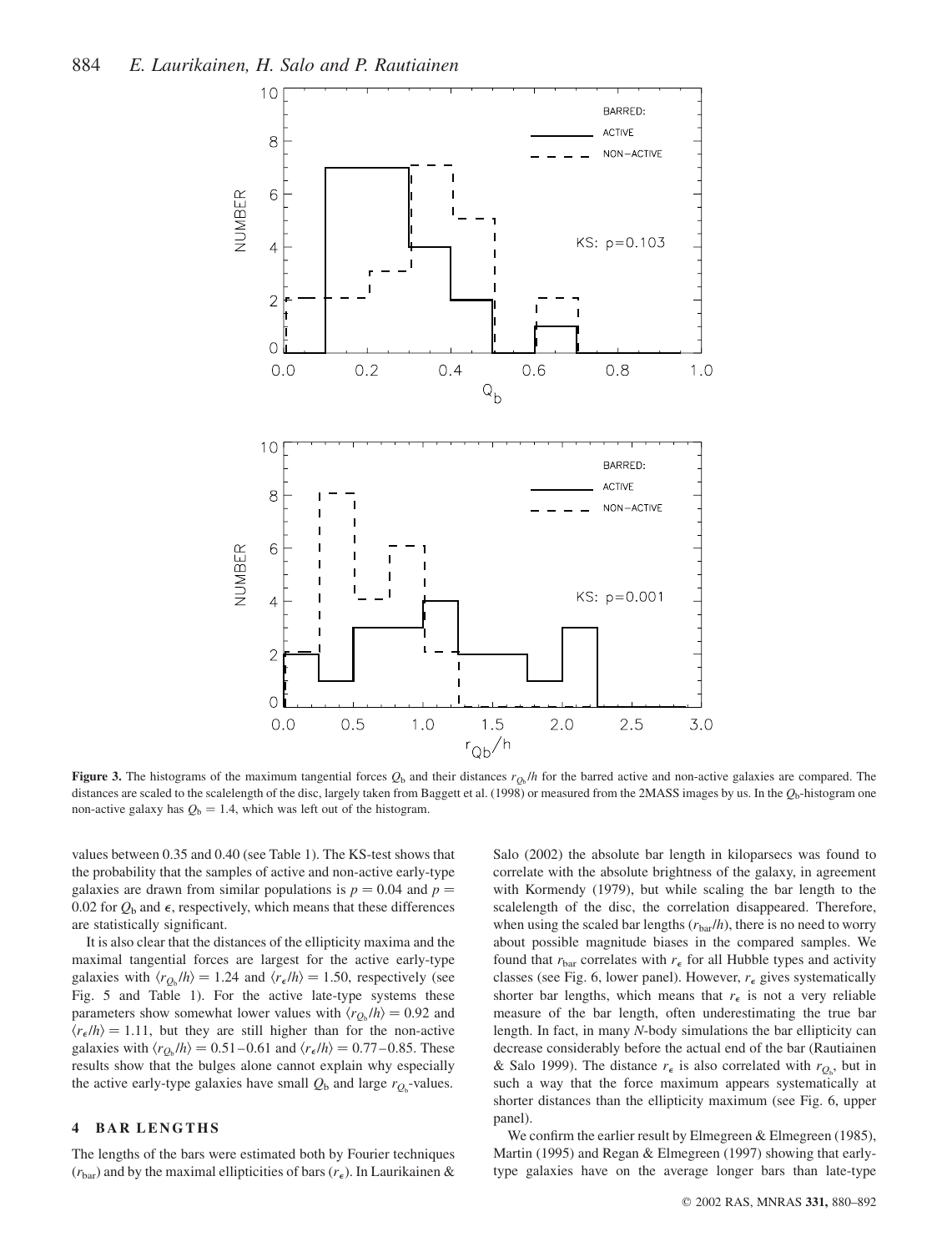

Figure 4. The distance of the maximum non-axisymmetric force  $r_{O<sub>b</sub>}$  /h versus the maximum force  $Q<sub>b</sub>$ , shown separately for the active and the non-active earlyand late-type barred galaxies in our sample.



Figure 5. The radial  $Q_T$ -profiles for the active and the non-active early- and late-type barred galaxies. The radii are scaled to the scalelength of the disc. The symbols denote the location of the assigned maximum  $Q_T$ -values. Note that for some late-type systems the  $Q_T$ -profiles rise monotonically toward the centre: in these cases the maximum was estimated by eye, eliminating the possible contribution of the artificial bulge elongation in the de-projection. The uncertainty of these cases does not affect our conclusions.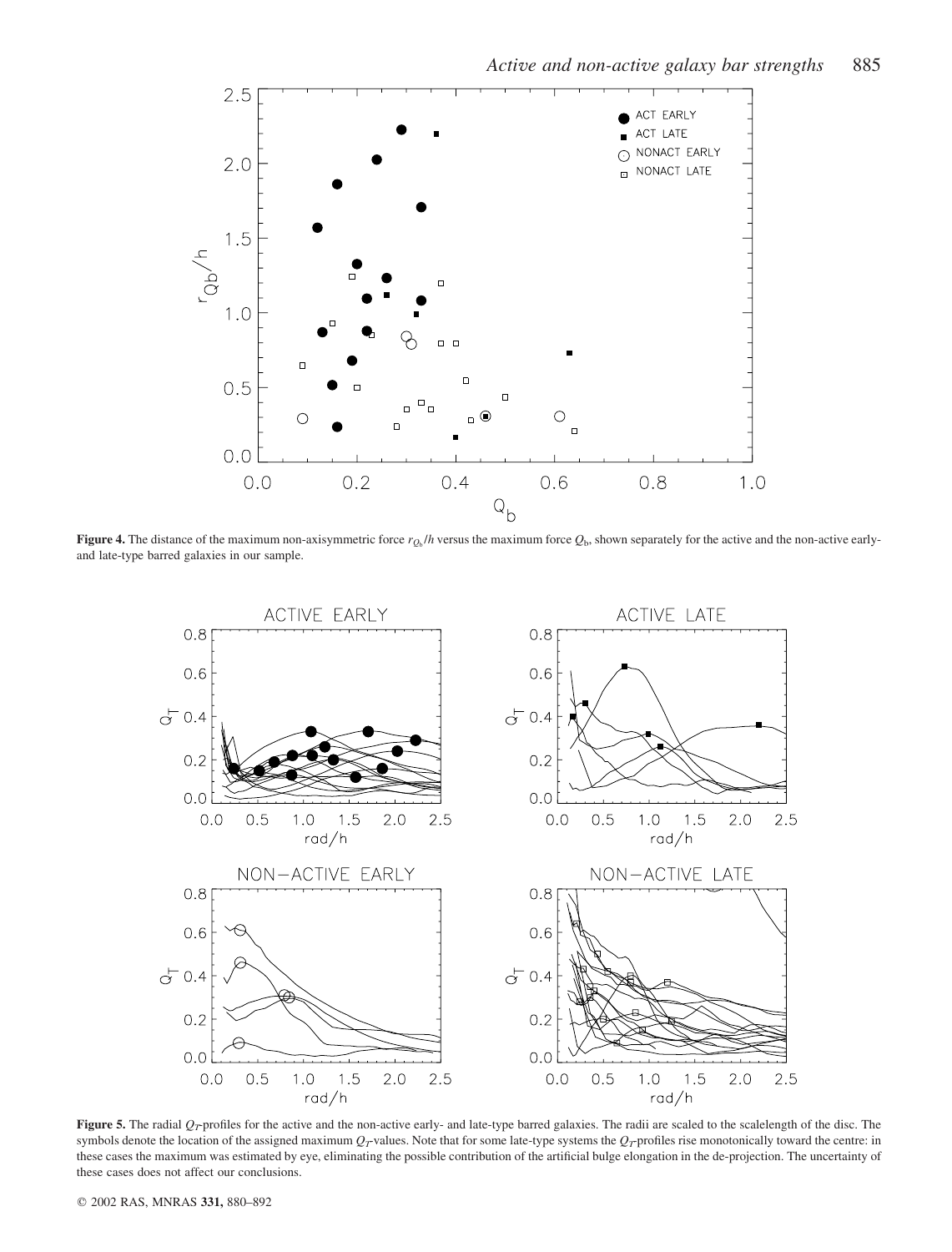

**Figure 6.** In the upper frame the relation between the distances of the force maxima  $r_{\rm g}$ ,  $/h$  and the ellipticity maxima  $r_{\rm e}/h$  is shown, while in the lower frame  $r_{\rm e}$ is plotted against  $r_{\text{bar}}$ . Notice that in the upper frame the symbols at  $r_{\text{Q}_b} = 10$  correspond to our adopted lower limit of  $r_{\text{Q}_b}$ . Likewise for the cases with  $r_{\epsilon} = 0$  no definite value for  $r_{\epsilon}$  could be obtained.

systems (see Table 1), but the difference we find is smaller than suggested by Martin. In fact, the samples by Martin and Regan & Elmegreen are not very representative for early-type spirals: Regan & Elmegreen have only 1 early-type galaxy among 23 galaxies, and Martin has 5 galaxies among 136, classified as SO/a, Sa or Sab. On the other hand, our result is in accordance with the study by Elmegreen & Elmegreen (1985), based on a sample of 99 galaxies, which covers well the whole range of the Hubble sequence for spiral galaxies. As in our work, they also find larger dispersion in bar lengths for the early than for the late-type galaxies, and especially some SO/a galaxies in their sample have very short bars.

When the whole sample of barred galaxies is studied, bar strength  $Q_b$  (or  $\epsilon$ ) definitely does not correlate with bar length  $r_{bar}$ ,

which is shown in Fig. 7. This is the case both when the bar length is given in kiloparsecs, or scaled to the scalelength of the disc. Therefore, bar length cannot be considered as a measure of bar strength: short bars can have either strong or weak tangential forces. However, if only the late-type or the non-active early-type galaxies are considered,  $r_{\text{bar}}$  seems to increase slightly with increasing  $Q<sub>b</sub>$ , which is in accordance with Martin (1995), whose sample consisted mainly of late-type spirals. The surprising thing here is that the active early-type galaxies have rather long bars, even though their strengths are only weak or moderate.

Like bar strengths, also bar lengths for the active and non-active galaxies in our samples are associated with the Hubble type: while bars of active galaxies have lengths rather similar to those of the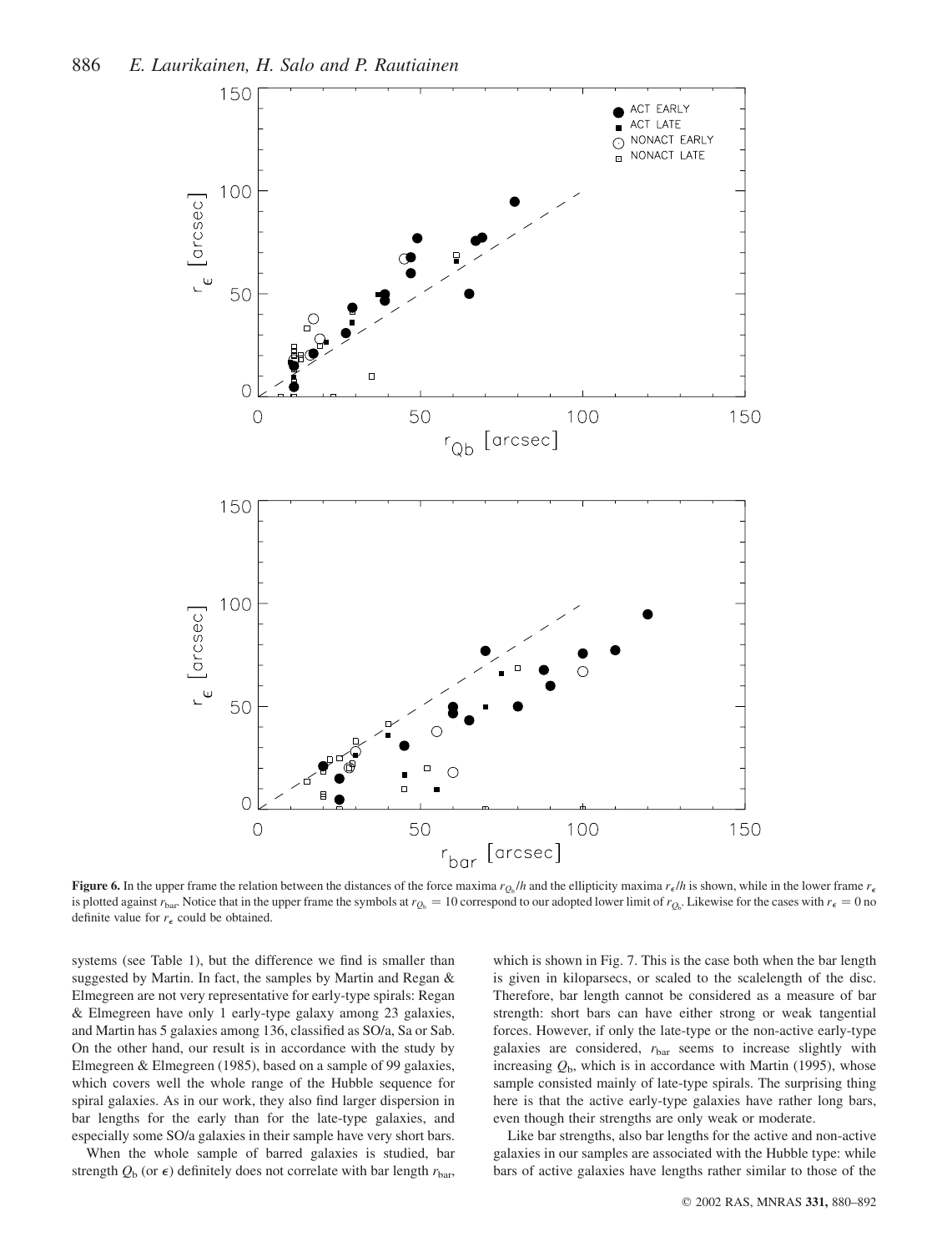

 $0.6$ 

 $0.8$ 

 $1.0$ 



 $0.4$ 

Figure 7. In the upper frame, bar length  $r_{bar}$  is plotted as a function of bar strength  $Q_b$  for the barred galaxies, and below a similar plot for the ellipticity measurements is shown.

early-type galaxies, bars in non-active systems largely follow the length distribution of late-type galaxies (see Fig. 7). The longest (and at the same time weakest) bars belong to the active early-type galaxies, whereas bars in the late-type galaxies are shorter (see also Table 1). This is a result that should be understood also theoretically: why is it that in bulge-dominated galaxies, where the bulge probably stabilizes the bar region, thus reducing the bar strength, bars are at the same time very long? This will be discussed in Chapter 7.

15

 $10$ 

5

 $\overline{O}$ 

 $0.0$ 

 $0.2$ 

 $r_{\text{Dor}}$  [Kpc]

#### 5 BAR ELLIPTICITY AND TANGENTIAL FORCES: ANALYTICAL TOY MODELS

In order to gain understanding of the dependence found between

 $Q<sub>b</sub>$  and  $\epsilon$ , some simple analytical force models were constructed. We use a model potential which consists of a spherical Plummer bulge, an axially symmetric exponential disc and a nonaxisymmetric bar, represented by a prolate Ferrers ellipsoid. The bulge and disc are characterized by their masses,  $M_{bulge}$  and  $M_{disc}$ , and by the bulge radius  $R_{bulge}$  and the disc exponential scale-length h. In all cases the ratio  $R_{bulge}/h = 1/5$ . The Ferrers ellipsoid has a density function

$$
\rho = \begin{cases} \rho_0 (1 - g^2)^n & \text{if } g < 1, \\ 0 & \text{if } g > 1, \end{cases}
$$

with  $g^2 = x^2/a^2 + (y^2 + z^2)/b^2$ , where a and b stand for the bar major and minor axis and  $\rho_0$  for its central density, connected to the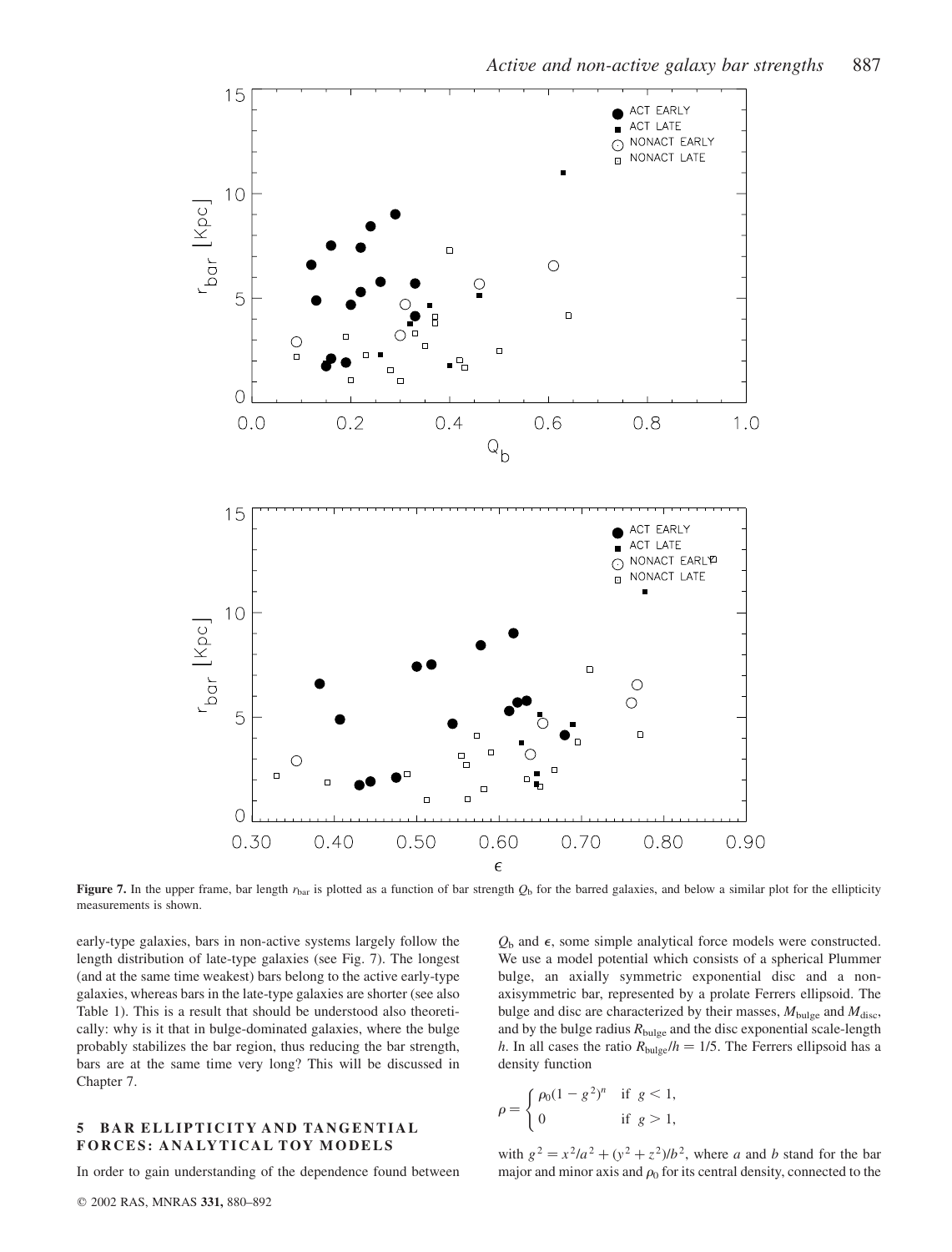

Figure 8. Analytical toy models for the maximum ratio of tangential to radial force  $(Q_b)$  and its location  $(r_{Q_b}/r_{bar})$ , for different bar axial ratios  $(b/a)$ . As explained in more detail in the text, the models consist of a bulge + disc combined with a Ferrers-bar. Here  $M_{bulge}/(M_{bar} + M_{disc}) = 0.3$ , implying a short rising part of the mean rotation curve. In the upper row  $M_{\text{bar}}/(M_{\text{bar}} + M_{\text{disc}}) = 0.2, 0.4, 0.8$  are compared, while a fixed  $n = 1$  is assumed. In the lower row  $n = 0, 1, 2$ while  $M_{bar}/(M_{bar} + M_{disc}) = 0.4$  is fixed. The frames in the left column show the rotation curves (thick curves) as well as the radial  $Q_T$ -profiles for  $b/a = 0.5$ (thin lines). The middle column displays the corresponding  $Q_b$  values, while in the right  $r_{Q_b}/r_{bar}$  are shown. Symbols denote our measurements.

total bar mass by  $M_{\text{bar}} = 2^{2n+3} \Gamma(n+1) \Gamma(n+2)/\Gamma(2n+4) \rho_0 \pi a b^2$ (Athanassoula 1983). The values  $n = 0, 1, 2$  were considered,  $n = 0$  representing a bar with constant density, while in the case  $n > 0$  the bar is more centrally condensed. The potential corresponding to the bar density distribution was constructed with the formulae given by Pfenniger (1984), and the radial and tangential force components in the equatorial plane  $z = 0$  were obtained by numerical differentiation. As advised by Pfenniger (1984), the forces were checked by observing that the Poisson equation was satisfied. The mean radial force due to bar was obtained from the average over different azimuthal directions. In all models, the length of the bar major axis was fixed at  $a = 2h$ .

In the construction of  $Q_T$ -profiles, two basic rotation curve models were studied, differing in the amount of bulge mass with respect to the combined bar + disc mass, having  $M_{bulge}/(M_{bar} +$  $M<sub>disc</sub>$  = 0.3 and 0. The combined bar + disc mean radial force was fixed to that due to a bar with  $b/a = 0.5$ . Thus in the case of different *bla* ratio the axisymmetric disc and bulge actually deviate from those defined above, in a manner that would yield the desired total bulge  $+$  disc  $+$  bar radial force. For very elongated bars the implied radial force due to the bar alone would in some cases exceed the total radial force: these unrealistic models were excluded.

In Figs 8 and 9, the implied  $Q_b$  and  $r_{Q_b}$ /a distances are studied as a function of b/a ratio, for different values of  $M_{\text{bar}}/(M_{\text{bar}}+M_{\text{disc}})$ and  $n$ . Also shown are the rotation curves corresponding to the mean radial forces, with slight differences caused by different

 $M_{\text{bar}}/(\dot{M}_{\text{bar}} + \dot{M}_{\text{disc}})$  and n, as well as examples of  $Q_T$ -profiles (for  $b/a = 0.5$ ). The former figure corresponds to the model including the bulge component, being characterized by a steeply rising inner rotation curve, while in the latter figure the bulge is omitted, leading to a more shallow rise of the rotation curve. With our adopted model parameters the rising portions have lengths of about 0.1a and 0.5a. Very roughly, these two models could be interpreted as representing those of early-type spirals (dominant bulge) and late-type spirals (weak bulge). Also shown in the plots are the measured values of  $Q_b$  and  $r_{O_b} / r_{bar}$  for the barred galaxies in our sample.

In spite of its simplicity, the Ferrers-bar model seems to account fairly well for the general trend of  $Q<sub>b</sub>$  versus  $b/a$ , suggesting the possibility that the observed scatter arises due to the different bar mass fractions (Fig. 8, upper row). Interestingly, the value of adopted *n* changes  $Q<sub>b</sub>$  only very little, suggesting also that more realistic bar profiles might lead to very similar  $Q<sub>b</sub>$  for a given bar mass (Fig. 8, lower row). On the other hand, the location where maximum tangential force is obtained depends sensitively on  $n$ , more concentrated bar models (larger *n*) leading to smaller  $r_{O<sub>b</sub>}/a$ . In the case with no bulge (Fig. 9) the  $Q<sub>b</sub>$ 's are naturally somewhat increased for a given  $M_{\text{bar}}/(M_{\text{bar}}+M_{\text{disc}})$ , due to weaker total radial force. The increased length of the rising portion of the rotation curve  $(=$ portion of much-reduced mean radial force) is also visible in  $r_{Q_b}/a$ , where models with very elongated bars tend to have maxima shifted to very small distances. Altogether, the scatter in observed  $r_{Q<sub>b</sub>}/r_{bar}$  versus  $b/a$  is also rather nicely accounted for.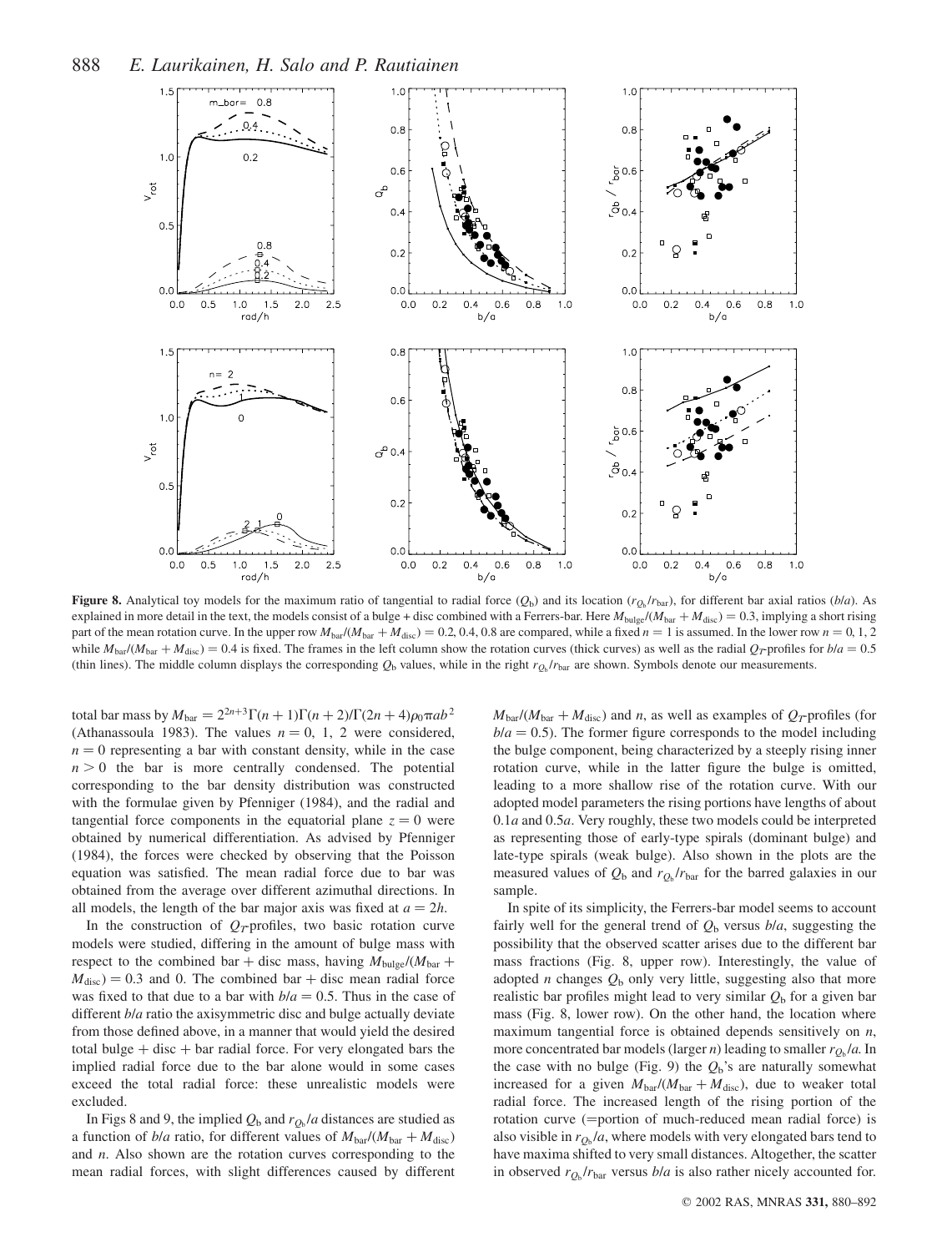

Figure 9. Same as Fig. 8, except that the bulge component is omitted, leading to more slowly rising central rotation curve.



Figure 10. The absolute bar length  $r_{\text{bar}}$  versus bar strength  $Q_{\text{b}}$  for the active galaxies showing separately Seyfert 2 and Seyfert 1–1.5 galaxies, LINERs and H II galaxies. The mixed activity types are indicated by two superimposed symbols.

## 6 COMPARISON OF SEYFERTS, LINERS AND H II GALAXIES

We next compare the properties of bars in Seyferts, LINERSs and HII galaxies. On the basis of the previous work by Martinet  $\&$ Friedli (1997), H II galaxies typically reside in long bars, while bars in Seyferts might have on the average similar lengths as non-active

galaxies (Marquez et al. 2000). Shlosman et al. (2000) and Laine et al. (2001) found some evidence that Seyferts might miss bars with large ellipticities, but that has been contradicted by Marquez et al., who concentrated only on isolated galaxies.

We showed in Chapter 4 that bar length  $r_{\text{bar}}$  is weakly correlated with bar strength  $Q<sub>b</sub>$ , but only for the late-type galaxies or for the non-active early-type spirals (see Fig. 7). A similar plot is shown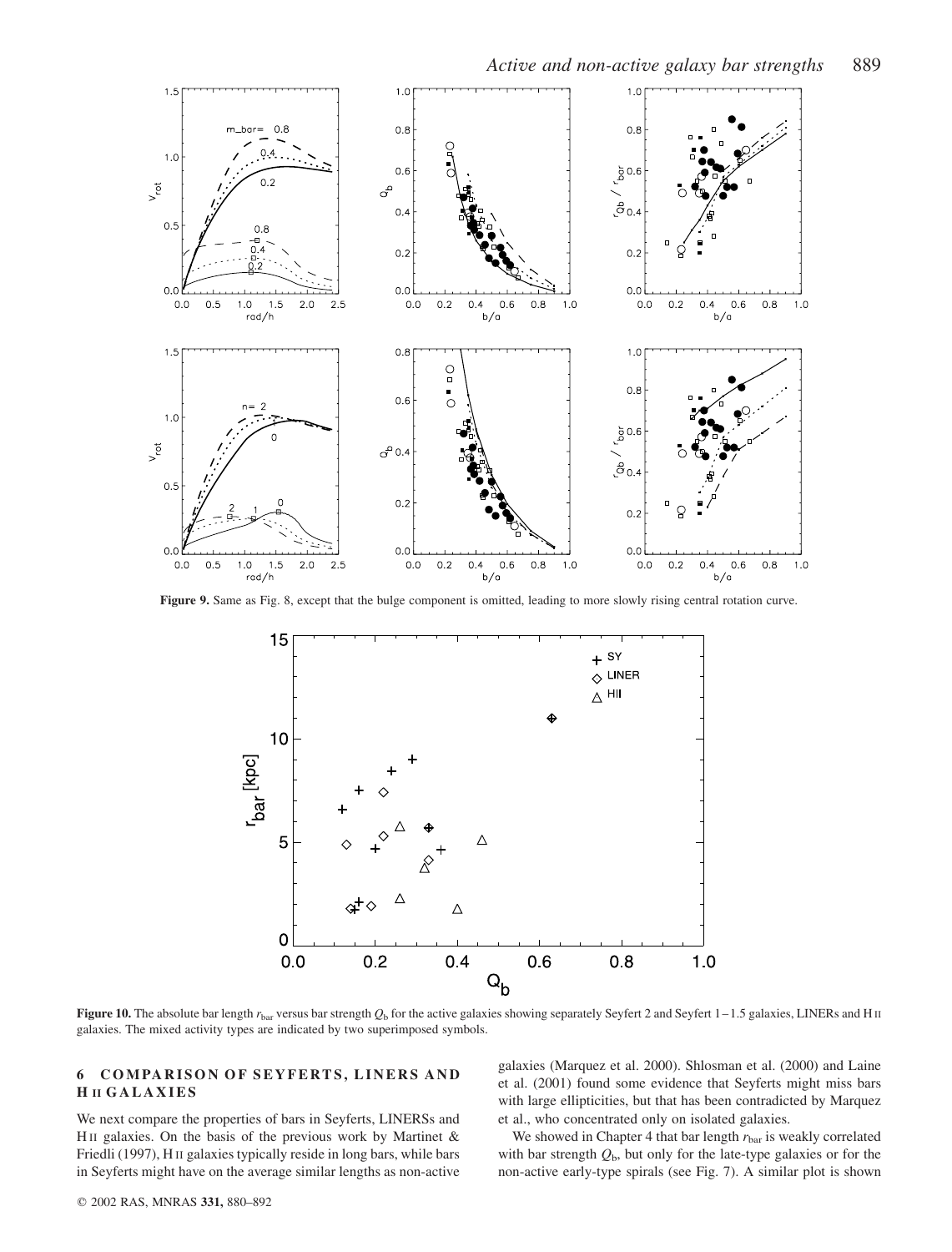for Seyferts, LINERs and H II galaxies separately in Fig. 10. The interesting thing here is that the galaxies with the longest bars  $(r<sub>bar</sub> > 6 kpc)$  are either type 1–1.5 Seyferts (3 galaxies) or intermediate types between LINERs and Seyferts 2 galaxies (1 galaxy), while for one of them the Seyfert type is not known. On the other hand, we have no identification of type  $1-1.5$  Seyferts among the Seyferts with shorter bars ( $r_{\text{bar}} = 1.5 - 5$  kpc). One of them is identified as Seyfert 2, although for three of them the Seyfert type is not known. All the type  $1-1.5$  Seyferts here have early Hubble types, whereas the H II galaxies are mostly late-type systems.

Seyfert 2 galaxies generally have strong circumnuclear starbursts or may in some cases even have nuclear starbursts, so that in that sense they can be more closely associated with H II galaxies. Or at least the true active nuclei may be overshadowed by strong star-formation events. Also, as LINERs represent the lowerlevel nuclear activity, probably induced by a shock-heating mechanism, it is possible that the true active nuclei in terms of black holes and accretion discs are only the type  $1-1.5$  Seyferts. Therefore, if  $Syl-1.5$  galaxies could really be distinguished from LINERs, type 2 Seyferts and H<sub>II</sub> galaxies by their long but relatively weak bars that would probably be a new helpful piece of knowledge when discussing the formation and evolution of active galactic nuclei. However, our result is only of a preliminary nature and should be confirmed using a much larger sample of galaxies.

### 7 DISCUSSION

The connection between bars and nuclear activity has been a longstanding debate since the first efforts by Noguchi (1988) and Shlosman et al. (1989). They showed that non-axisymmetries in the background gravitational potential, e.g. stellar bars, intrinsic or induced by interactions, can cause redistribution of mass in galactic discs in such a way that it may help to ignite formation of an active nucleus. However, this connection has turned out to be extremely difficult to prove both theoretically and observationally.

On a quantitative scale, a large majority of spiral galaxies are barred. The situation becomes exceedingly interesting and complex, since minibars may be nested at the centres of larger bars (Regan & Mulchaey 1999; Martini & Pogge 1999; Eskridge & Frogel 1999). There is no indisputable agreement showing that Seyferts really have more bars than the non-active galaxies, and it is still a puzzle why nuclear activity appears in some barred galaxies, but does not exist in many of them. Of course, both for a nuclear starburst and for fuelling an active nucleus, a minimum amount of gas is needed. This condition seems to be well fulfilled in many barred galaxies, because they have on the average three times higher nuclear molecular gas surface densities than the unbarred galaxies (Sheth 2001). Therefore it is clear that enhanced gas density in the bar region is not a sufficient condition for the onset of nuclear activity.

The gas flow associated with the non-axisymmetric bar potential occurs both inward and outward, depending on the position with respect to the bar major axis. In the seminal papers by Athanassoula (1992a,b) it was shown that shock regions are accompanied by a strong inflow, so that net inflow becomes possible if high-density shocks are present. The form of shocks, and the strength of connected inflow depends crucially on the main orbital families of the potential: the eccentricity of the major axis, bar-supporting  $x_1$  family, and the presence and extent of perpendicular  $x_2$  orbits, associated with the ILR. Especially, offaxis shocks require the presence of  $x_2$  orbits. The morphology of

the shock features in Athanassoula's models explains well the observed shapes of dust lanes in barred galaxies, placing strict limits for the relation between the bar extent and its corotation radius for bulge-dominated galaxies. In general, more massive and more elongated bars lead to stronger inflow rate, due to larger density contrast between shock and non-shock regions. Later studies have confirmed the robustness of these results in terms of dependence on various numerical methods and model parameters (Patsis & Athanassoula 2000). However, the shock morphology and inflow is to some degree sensitive to the effective sound speed of gas, larger random motions favoring on-axis shocks and larger inflow (Englmaier & Gerhard 1997; Patsis & Athanassoula 2000).

The large fraction of active systems among our early-type barred galaxies (about 3/4) is in accordance with these shock models: the potential perturbation accompanied by  $Q_b > 0.15$  or  $\epsilon > 0.4$  is well in the range expected to cause a substantial inflow of gas. The fact that we find that a smaller fraction of active systems among the late-type barred spirals (1/4) is also as expected: reducing the central concentration of the galaxy potential (moving from early to late-type systems) first limits the extent of  $x_2$  orbits and then makes them disappear altogether, which according to Athanassoula (1992b) replaces the strong off-axis shocks by the weaker on-axis shocks and finally makes the shocks disappear. In general, the active systems among our late-type barred galaxies all represent fairly large perturbation ( $Q_b > 0.3$  or  $\epsilon > 0.65$ ), although there are several non-active galaxies with similar perturbation strengths.

Indeed, some important questions arise from our measurements. For example, why is the average bar strength smaller for the active than for the non-active galaxies of a similar morphological type (early-type galaxies)? Also, why is there no correlation between bar strength and length for the active early-type galaxies? Most surprising is our finding that the average perturbation in the nonactive early-type galaxies is much higher than that for the active early-type galaxies. Especially, our sample contains four nonactive early-type galaxies with  $Q<sub>b</sub> > 0.4$  ( $\epsilon > 0.63$ ), for which high inflow rate would be expected (see Fig. 4). Perhaps these systems represent a case where the previous inflow has been so efficient that the fuel available for an active nucleus has already been consumed. Or perhaps too strong bars in general are not favourable for supporting nuclear activity: only two of our active galaxies have a perturbation in the above range, but for them  $r_{O<sub>b</sub>}/h$ is very large.

In general, the moderately weak bar potential favours the inflow of gas toward a nuclear ring connected to ILR, provided that the bar pattern speed is not so high that ILR is completely absent. A nuclear ring represents in itself a rather stable configuration, which, however, might become susceptible to further dynamical instabilities via gradual build-up of material, as in the original minibar scenario by Shlosman et al. (1989): these additional mechanisms would then be responsible for the actual AGN activity. On the other hand, according to the models by Athanassoula (1992b) very strong bars (massive or highly elongated) lead to the disappearance of  $x_2$  orbits. Consequently, instead of accumulating to nuclear rings the gas flows directly toward centre, which perhaps is not an ideal condition for the further feeding mechanisms to operate. The fact that the active early-type galaxies were found to have force maxima at rather large distances also supports the presence of  $x_2$ -orbits: these bars probably have fairly flat density profiles, resembling the homogeneous bar models in Athanassoula (1992b) with substantial extent of  $x_2$  orbits. Also, their bars were found to be fairly long, suggesting slow rotation and thus the presence of ILR.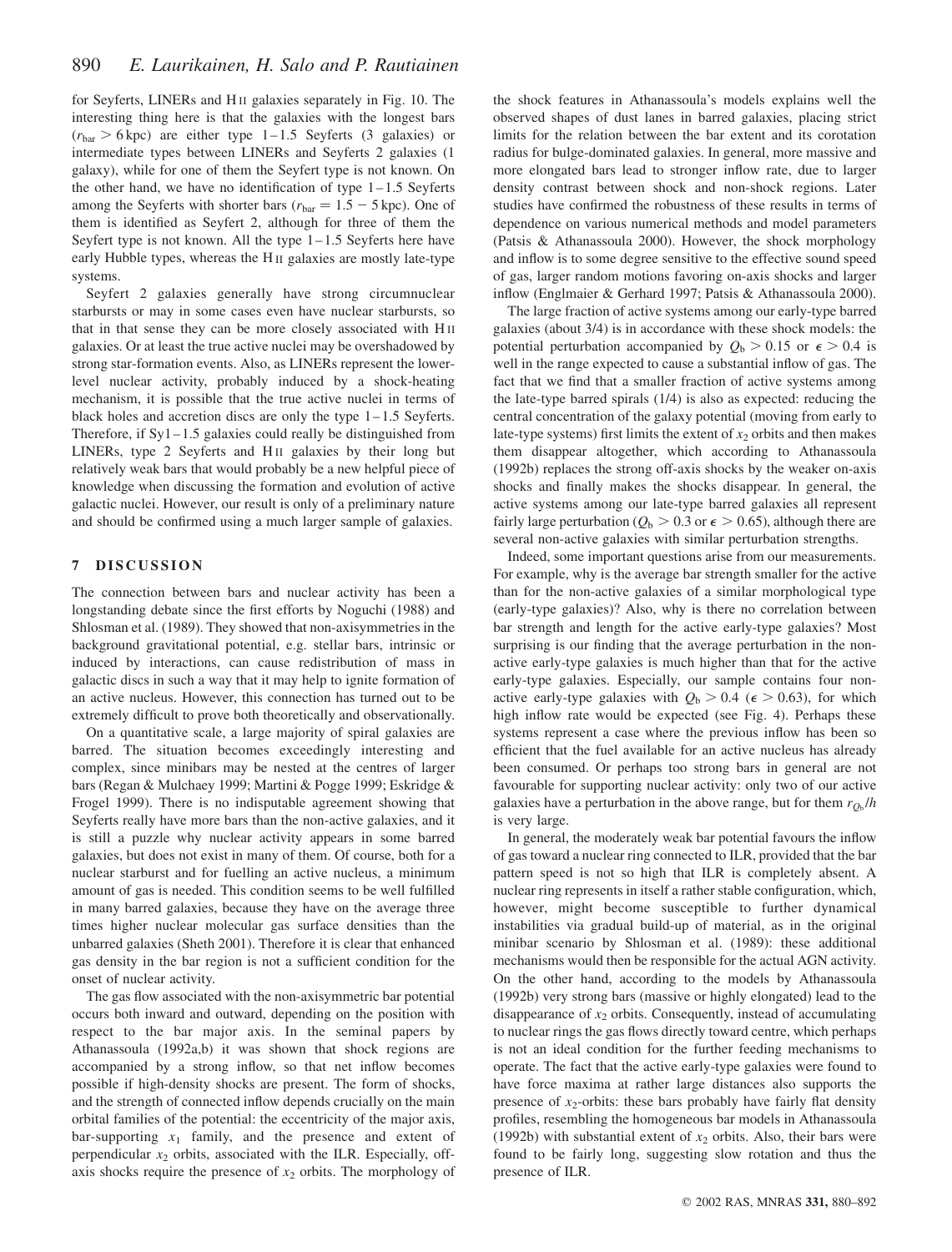The formation and evolution of bars is a complicated process, in which secular evolution both in terms of isolated evolution and galaxy interactions might play an important role, thus changing the barred properties or even the Hubble type. In general, for weak bars to develop, the dynamical instabilities must be rather small in the inner regions of the discs. This kind of condition can be produced in simulations for example by increasing the stellar velocity dispersion so that the Toomre parameter is  $2 < Q < 3$  (Athanassoula 1992a; Rautiainen & Salo 2000), by cold and lumpy gas in the disc (Shlosman & Noguchi 1993) or by central mass concentrations like compact bulges, nuclear star clusters or supermassive black holes (Hasan & Norman 1990; Hasan, Pfenniger & Norman 1993; Norman, Sellwood & Hasan 1996). This kind of compact structure leads to a subsequent weakening of the bar and finally even to its dissolution.

Compact bulges can be formed for example in the evolution processes of bars, where thickening of the inner particle distribution occurs when the bar dissolves, as discussed by Norman et al. (1996). This dense mass concentration gradually reduces the volume of phase space accessible to regular, bar-supporting orbits of the  $x_1$  family. In some of their models the bar was only weakened during the formation of the new bulge, but in some cases it was completely destroyed. This kind of secular evolution gives one possible explanation why bars can be either strong or weak among galaxies with large bulges (active and non-active early-type galaxies), but in this scenario it is less clear why the activity should appear especially in the more weakly barred galaxies, e.g. in those where the bulges are suggested to be relics of earlier bars. Especially, what mechanism would in that case feed the nucleus? Alternatively, the non-active early-type galaxies (with large bulges) might also be candidates for the relics of this kind of secular evolution of bars. What we could do is for example to look at the morphological types of bars in more detail. For example, in the models by Norman et al. (1996) the newly-formed bulges never have boxy shapes. Also worth looking at are the two different bar components that sometimes appear simultaneously in galaxies, the thick bar component composed of a warm stellar population, and the thin spindle made of a cool population (Block et al. 2001). These two bar components are possibly formed at different epochs in the life of the galaxy and therefore might be indicators of secular evolution.

There is some evidence that galaxy interactions may also play an important role in the formation of bars (Noguchi 1988, 1996; Salo 1991). In the models by Noguchi (1996) strong bars can develop after the pericentre passage, the bars formed being long-lasting with little change in their strengths or lengths. The intensity profiles of bars produced in tidal processes are typically flat, while those produced without any external triggering are more rapidly declining. This fits to the observations of Elmegreen & Elmegreen (1985), who showed that bars in early-type galaxies are often flat, whereas in the Hubble types of Sc or later bars are generally exponential. According to Noguchi the weak response in the galactic disc to the bar instability is ascribed to highly dissipative gas, which effectively stabilizes the stellar discs by creating large stellar clumps leading to effective heating of the disc (Shlosman & Noguchi 1993). In this scenario the exponential bars, contrary to the flat bars, are not created from the disc being rather bulge components deformed by the bar instability (Noguchi 2000).

The environmental study of normal galaxies by Elmegreen, Bellin & Elmegreen (1990) gives some support to the interaction scenario. They showed that among the early Hubble types the fraction of barred galaxies is twice as high in binaries as in field galaxies or galaxies in groups, suggesting a strong link between close interactions and flat bars. Therefore one would expect that Seyfert galaxies, which appear preferentially in early-type spirals, would also frequently have bars and appear in crowded galaxy environments. Indeed, Seyferts may have more bars than the nonactive galaxies, but contrary opinions also appear. However, it is promising that the frequency of Seyfert activity is clearly increased only in the barred early-type galaxies (Laurikainen & Salo, in preparation), which indicates that after all, large-scale bars might somehow be controlling the nuclear activity. Concerning the galaxy environments there are at least two observational results showing that galaxy interactions should not be forgotten while discussing Seyfert activity. Namely, Seyferts avoid strongly disrupted interacting systems (Keel et al. 1985; Bushouse 1987), which is in the same line with our result showing that active galaxies generally have rather small non-axisymmetric forces in the inner discs. And secondly, Seyfert 2 galaxies seem to appear more frequently in interacting systems (Laurikainen & Salo 1995; de Robertis, Yee & Hayhoe 1998; Dultzin-Hacyan et al. 1999) and have on the average more companions than the type 1 Seyferts or the non-active galaxies (Laurikainen & Salo 1995).

In order to disentangle the full dynamical stages of bars in the galaxies studied here it would be important to compare the length and strength properties with the high-resolution gas-kinematical observations available for nearby galaxies. This would, for example, highlight the connection between bar strength and gas inflow and possibly also give some perspective on the evolutionary scenarios of bars. It would also be important to understand in more detail how and to what extent the bulges may control the barred properties and consequently the nuclear activity in galaxies.

#### 8 CONCLUSIONS

We have compared bar strengths in active and non-active galaxies for a sample of 43 barred galaxies. In order to consider only the clear cases, identification of a bar was done in the near-IR by Fourier techniques from an original sample of 107 disc galaxies. Bar strengths were estimated by a new method (Buta & Block 2001) of calculating the tangential forces, normalized to the axisymmetric radial force field  $Q_T(R) = [F_T(R)]_{\text{max}}/(F_R(R))$ . In order to have a single measure for the bar strength, the maximum tangential force,  $Q<sub>b</sub>$ , in the bar region was used. We also verified how well the ellipticity of a bar correlates with  $Q<sub>b</sub>$ .

In the analysis we used JHK-images of the 2 Micron All Sky Survey (2MASS) by constructing mosaics for most of the galaxies. Some analytical force models were also applied to the interpretation of our observational results, in which model bars were described by Ferrers ellipsoids. One of the most important results in this work is that favourable conditions for the onset of nuclear activity seem to be met in those early-type galaxies where the non-axisymmetric forces are rather small in the inner discs.

The main conclusions are the following.

(i) The maximum ellipticity  $\epsilon$  of the bar correlates quite well with the maximum tangential force  $Q_b$  in the bar region. This is a first clear empirical indication showing that  $\epsilon$  can be used as a measure of the bar strength. Based on our toy models, the small scatter in the diagram can be understood by means of different bar mass fractions in galaxies. Alternatively, the dispersion can be partly due to the uncertainties in the vertical scaleheights of the galactic discs.

(ii) The distance of the peak ellipticity,  $r_e$  in the bar region, generally used as a measure of the bar length, systematically